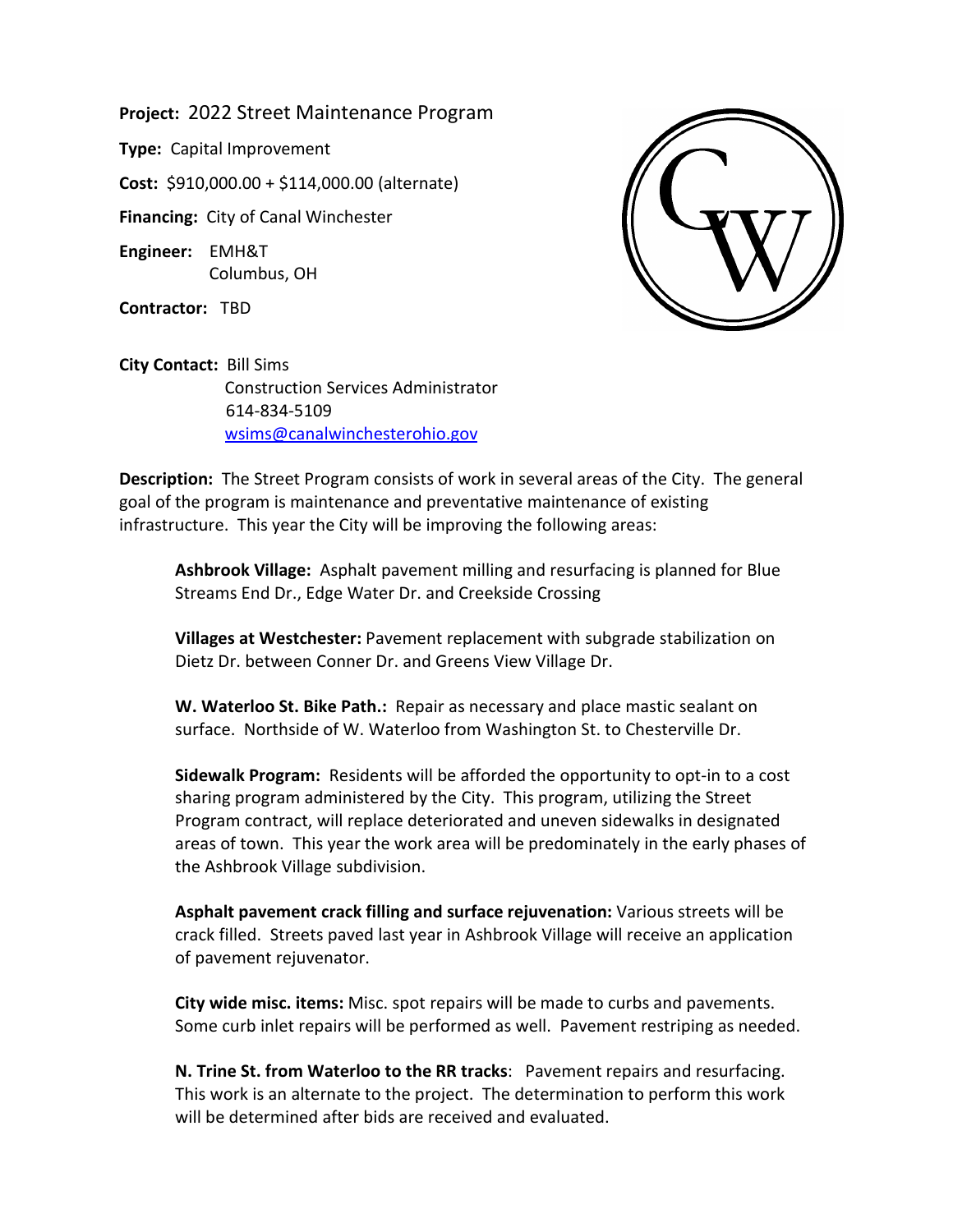**Traffic and Access Impacts:**

**Access for emergency services will always be maintained.**

**Ashbrook Village:** Traffic will be maintained. On street parking will be restricted to provide adequate and safe work areas. Drive access will generally be maintained. There will be some limited access interruptions while work is being performed immediately in front of your property. Notices of expected interruptions will be posted by the contractor.

**Villages at Westchester (Dietz Dr.):** The pavement work will be performed in two phases so as to maintain access for Rosemount Dr. Braddock Ct. and Buckner Dr. during the construction. See attached maintenance of traffic plan. On street parking will be restricted. Notices of expected interruptions will be posted by the contractor. Residents in the work zone will receive detailed information in a mailer.

**Trine St. (if awarded):** Parking will be restricted during work hours. Evening and weekend on-street parking will be available. Drive access will generally be maintained. There will be some limited access interruptions while work is being performed immediately in front of your property. Notices of expected interruptions will be posted by the contractor.

**Sidewalk work**: Minimal impacts to traffic. Occasional lane closures will be controlled by flaggers.

**Crack fill:** Moving operation. Traffic control with flaggers.

**Rejuvenation:** Moving operation. Traffic control with flaggers.

**Striping:** Moving operation. Traffic controlled with flaggers.

**Schedule:** The program is anticipated to begin in mid April and to be complete early August.